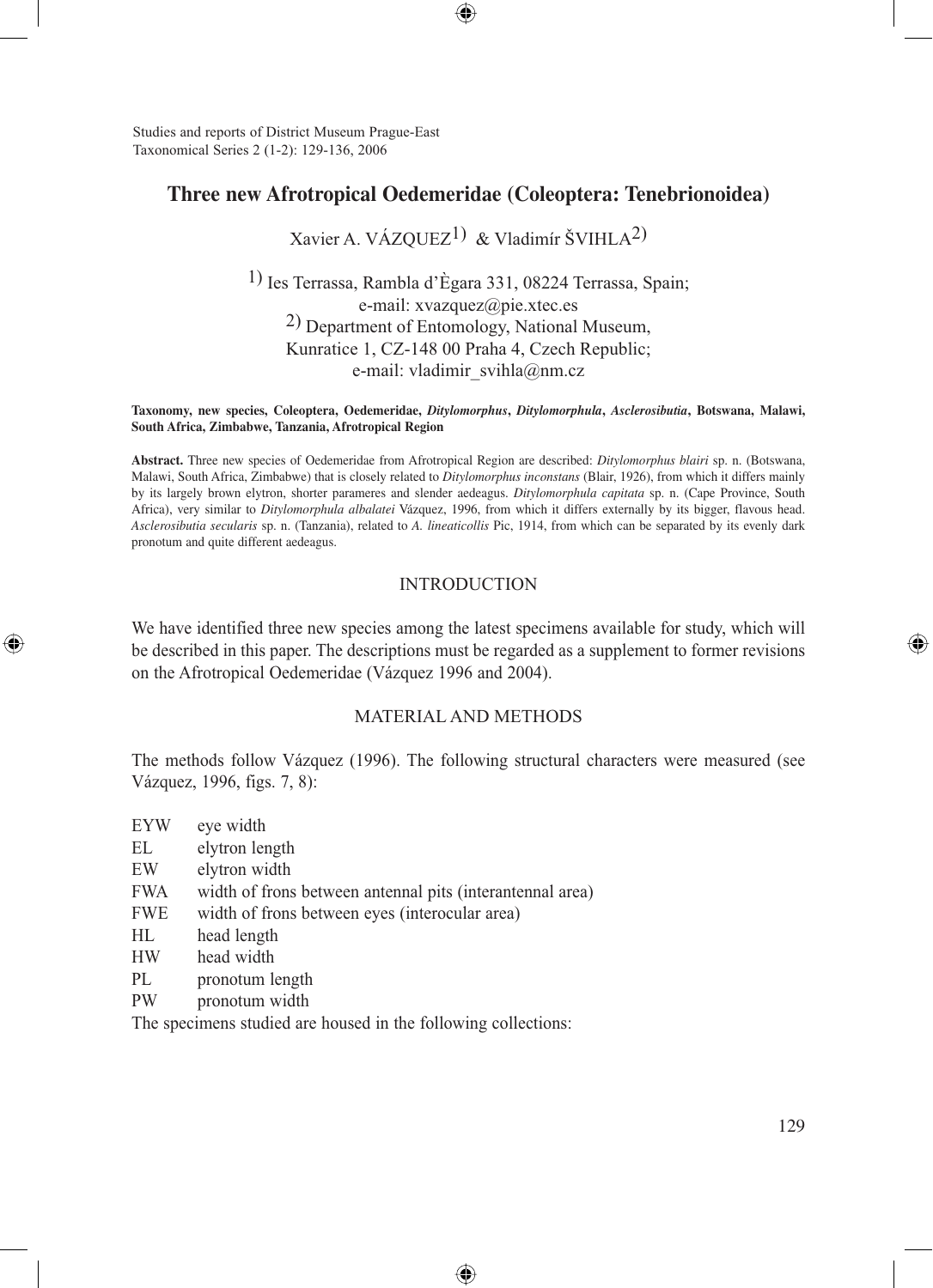Department of Entomology, University of Pretoria (DEUP) Hungarian Natural History Museum (HNHM) National Collection of Insect, Pretoria (SANC) National Museum, Praha (NMPC) Natural History Museum, Bulawayo (NHMB) Transvaal Museum (TM) Xavier A. Vázquez (XV) Zoologisches Museum der Humbolt-Universität zu Berlin (ZMB)

# DESCRIPTION OF SPECIES

 $\textcolor{black}{\textcircled{\tiny \ast}}$ 

## *Ditylomorphus blairi* **sp. n.** (Figs 1-6)

**Type material.** Holotypus (♂) (NMPC): S Africa 22-24.11.1997 25 km W Pretoria Saartjiesnek; S25.46 W27.54 S. Bily leg. [white, printed]. Paratypus:  $(1 \text{ A})$  (NMPC): same data as the holotypus.  $(1 \text{ }\mathcal{S})$  (NMPC): S Africa, North Prov. Watenberg; S24.22 E27.33 Geelhoutbosh farm S. Bily leg.; 15-18.11.97. (1 ♂) (XV): South Africa, NTL nr Richards Bay, 28.25 S 32.15 E, X.1985 P. E. Reavell / Collected at light.  $(1 \text{ } \textcircled{})$  (XV): S. Afr.: Zululand, Hluhluwe Game Res., 28.05 S 32.04 E / 18.11.1992; E-Y: 2853, ground and logs, leg. Endrödy-Younga. (1 ♀) (XV): Botswana, Serowe Farmers Brigade 22.25S 26.44E 16.X.1988 P. Forchhammer / Collected at light.

**Additional material.** Malawi. 1 ♀ (NHMB): Zomba, Nyasaland, XI-1945, Nat. Museum S. Rhodesia / Com. Inst. Ent. Coll. No. 10969 / Ananca inconstans Blair, G.E. Bryant det. Zimbabwe. 1 ♀ (NHMB): Penkridge, S. Rhodesia, 27-X-1927, R.H.R. Stevenson / Ananca inconstans Blair. 1 spec. (ZMB): Nyanga NP., Rhodes Dam, lux, 26-XI-1-XII-93, M. Uhlig. South Africa. 1 ♀ (TM): Thabazimbi, SE 24 27 Cb, 13-XI-1983, E. Holm / at light.  $1 \circ$  (ZMB): Tschakoma Miss., S. Wessmann / Zool. Mus. Berlin. 1 ♀ (DEUP): W-Pretoria (Shoemansville), XI-87, E. Holm. 1 ♀ (SANC): Messina Nature Res., 11-12-II-1985, M.W. Mansell / National Coll. of Insects, Pretoria, S. Afr.  $1 \nsubseteq (TM)$ : Malta Forest, N. Transvaal, 9-X-78, M. Keeping. 1 spec. (TM): N Province Amatola, Scott farm, 26-I-98, R. Müller / E-Y: 3316, at light. 2 spec. (TM): Zululand, Hluhluwe Game Res., 20-XI-92 and 26-XI-92, Endrödy-Younga. 2 spec. (TM): E Transvaal, Blyde River Canyon, J. Klimaszewski / light trap. 1 ♀ (SANC): Nyala Game Ranch nr. Empangeni, 11-IX-1982, P. Reavell / National Coll. of Insects, Pretoria, S. Afr.

⊕

**Diagnosis.** Length. Male: 11.6-13.8 mm, female: 12.9-16.1 mm.

It is very similar and closely related to *D. inconstans* (Blair) from which it differs as follows (see also Vázquez 1996: Figs 85-105):

⊕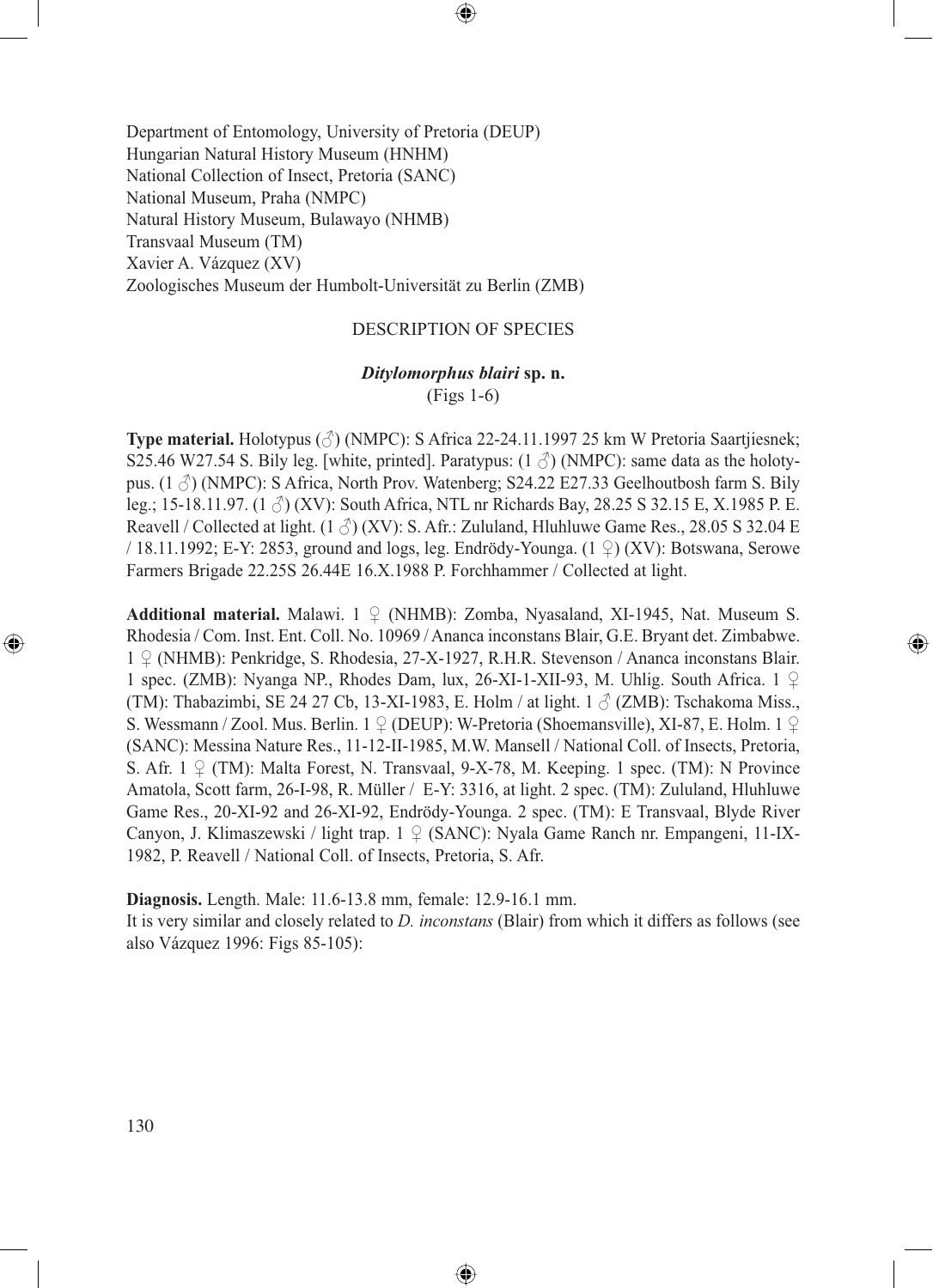$\bigoplus$ 



 $\bigoplus$ 

Figs 1-6. *Ditylomorphus blairi* sp. n.: 1- median lobe, lateral view; 2- tegmen, ventral view; 3 tegmen, lateral view; 4- sternite IX, ventral view; 5- sternite IX, lateral view; 6- colour pattern of elytron (schematic).

⊕

 $\bigoplus$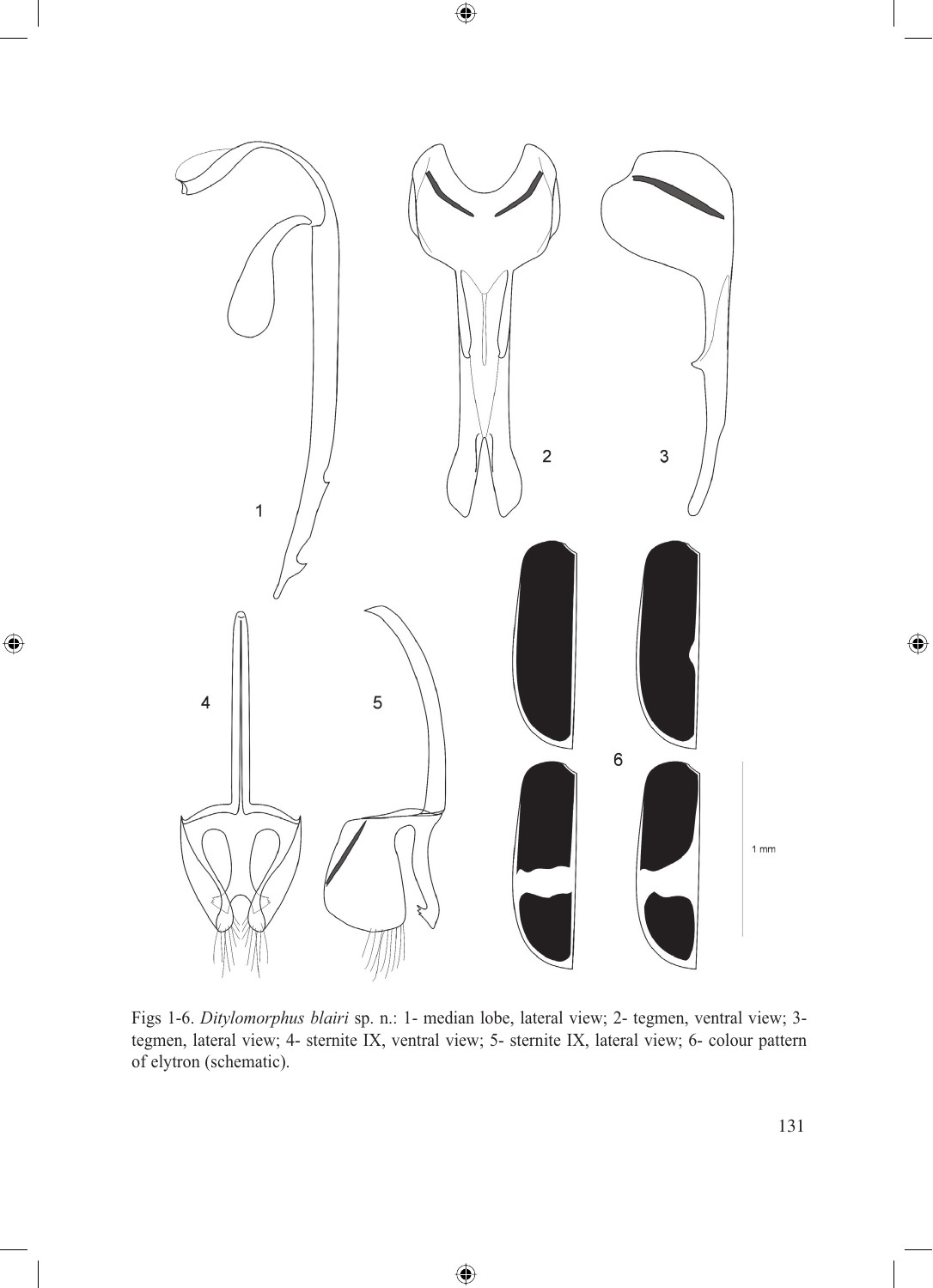| Ditylomorphus blairi sp. n.                                                                                                                                 | Ditylomorphus inconstans (Blair, 1926)                                                 |
|-------------------------------------------------------------------------------------------------------------------------------------------------------------|----------------------------------------------------------------------------------------|
| Elytron mainly dark brown, with suture, apex and lateral<br>margin yellow and usually a more or less wide yellow, trans-<br>verse stripe on middle (Fig. 6) | Elytron mainly yellow, with two dark brown spots (humeral<br>and preapical)            |
| Disc of pronotum flatter, with a shallow, transverse depres-<br>sion on anterior half                                                                       | Disc of pronotum less flattened, without a transverse depres-<br>sion on anterior half |
| Medial projection of male sternite IX longer (Figs 4-5)                                                                                                     | Medial projection of male sternite IX shorter                                          |
| Parameres short, less than $\frac{1}{4}$ of tegmen length (Fig. 2)                                                                                          | Parameres longer, about 1/3 of tegmen length                                           |
| Parameres enlarged and divergent (Fig. 2)                                                                                                                   | Parameres not enlarged and parallel                                                    |
| Median lobe relatively long and slender (Fig. 1)                                                                                                            | Median lobe relatively short and stout                                                 |

 $\textcolor{black}{\textcircled{\tiny \ast}}$ 

**Remarks.** Blair (1926) and Vázquez (1996) treated *Ditylomorphus inconstans* (Blair) and *D. blairi* sp. n. as a single, variable species. The figure 96 (right) in Vázquez (1996) is the apex of the aedeagus of *D. blairi* rather than *D. inconstans* (Blair). The material available shows that no intermediate forms occur between both species, either in colour or in genital features.

**Distribution.** Botswana, Malawi, South Africa, Zimbabwe.

**Name derivation.** We are dedicating the species to Kenneth Gloyne Blair, who described *D. inconstans*, which type series included specimens of both *D. inconstans* and the new species described here.

## *Ditylomorphula capitata* **sp. n.** (Figs 7-14)

⊕

**Type material.** Holotype (♂) (NMPC): "RSA: W Cape Clanwillan Pakhuispas 17.i.2001 M. Snížek lgt." [white, printed]. Paratypes (3  $\Im \Im \Im$ , 6  $\Im \Im$ ) (NMPC & XV): same data as the holotype. The coordinates of Clanwillan are 32º10'51"S 18º53'09"S.

**Description.** Male. Length: 7.8-9.9 mm. Flavous with both basal and apical thirds of elytra brown; tips of mandibles piceous. Body clothed by short and flavous pubescence. Head vaulted and short (HW/HL: 1.5), about as wide as pronotum (HW/PW: 1.0-1.1); puncturation fine, dense and moderately deep, between punctures slightly microsculptured. Mandibles clearly bifid. Eyes large, moderately vaulted, shallowly emarginate. Interocular area wide (FWE/EYW:1.6-2.2), wider than interantennal area (FWE/FWA: 1.3-1.5). Last palpomere large, widest in basal half, outer margin slightly emarginate apically, 0.9-1.0 as long as antennomere I. Antennae long, reaching about apical third of elytra, antennomere I 2.6-2.9 x as long as II, antennomere III 2.8-3.2 x as long as II, antennomeres III-VI feeble increasing gradually in length, antennomeres VII-VIII subequal in length, antennomeres VIII-X decreasing gradually in length, antennomere XI subequal in length to  $X (XIX: 0.9-1.1)$ , and indistinctly emarginate; antennomeres VIII-XI slightly arcuate. Pronotum strongly cordiform, as long as wide (PL/PW: 1.0), depression very shallow, almost indistinct. Puncturation similar to that on head. Elytra subparallel, elongate (EL/EW: 3.1- 3.2), with tour faint costae. Surface finely, rugosely punctate. Tarsi slender, segment I about 1.5

⊕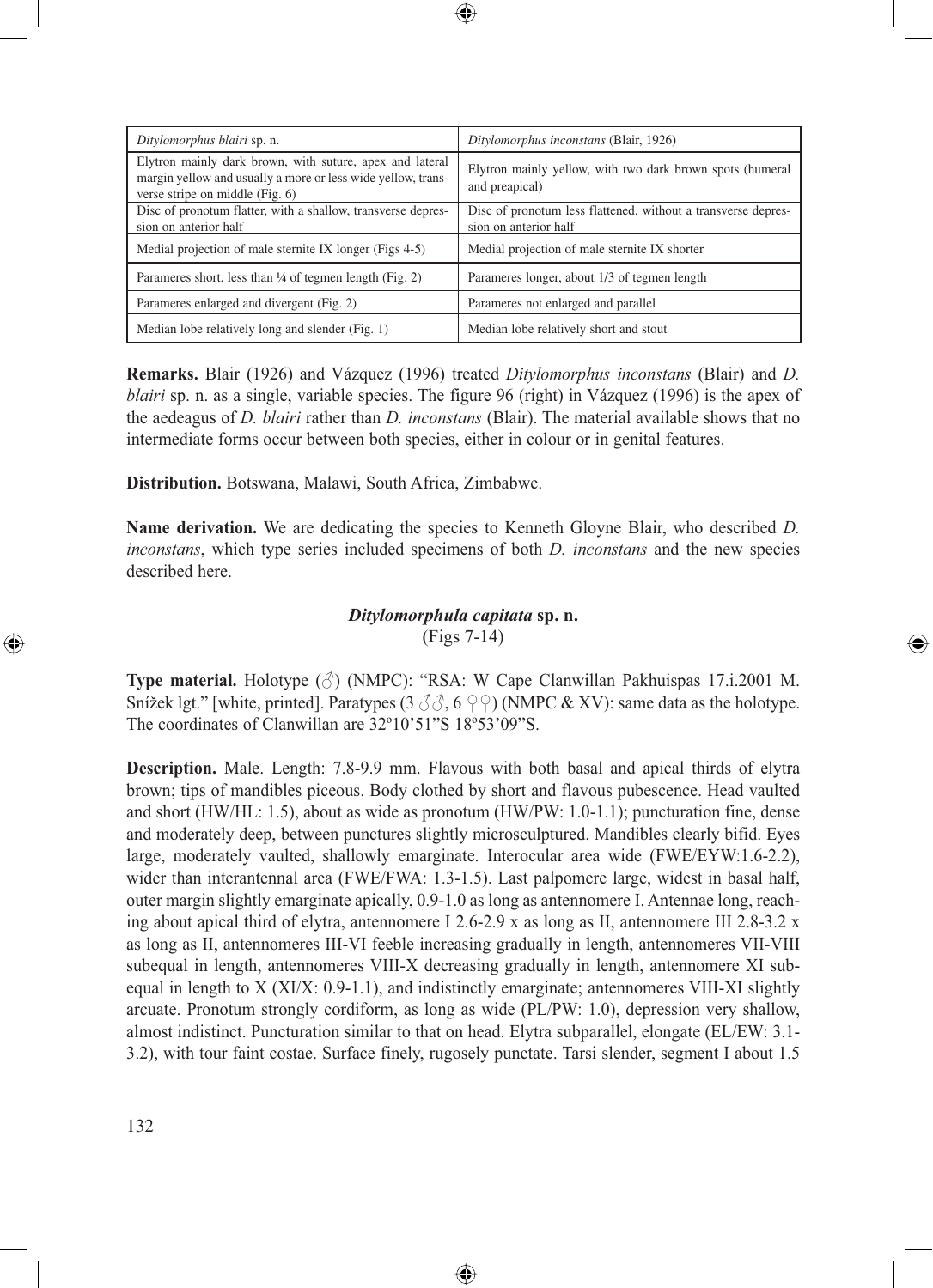$\bigoplus$ 



 $\bigoplus$ 

Figs 7-14. *Ditylomorphula capitata* sp. n.: 7- last segment, ventral view; 8- median lobe, lateral view; 9- tegmen, ventral view; 10- tegmen, lateral view; 11- tegminite; 12- sternite IX, ventral view; 13- sternite IX, lateral view; 14- male sternite VIII. Figs 8-14: scale a; Fig. 7: scale b.

◈

 $\bigoplus$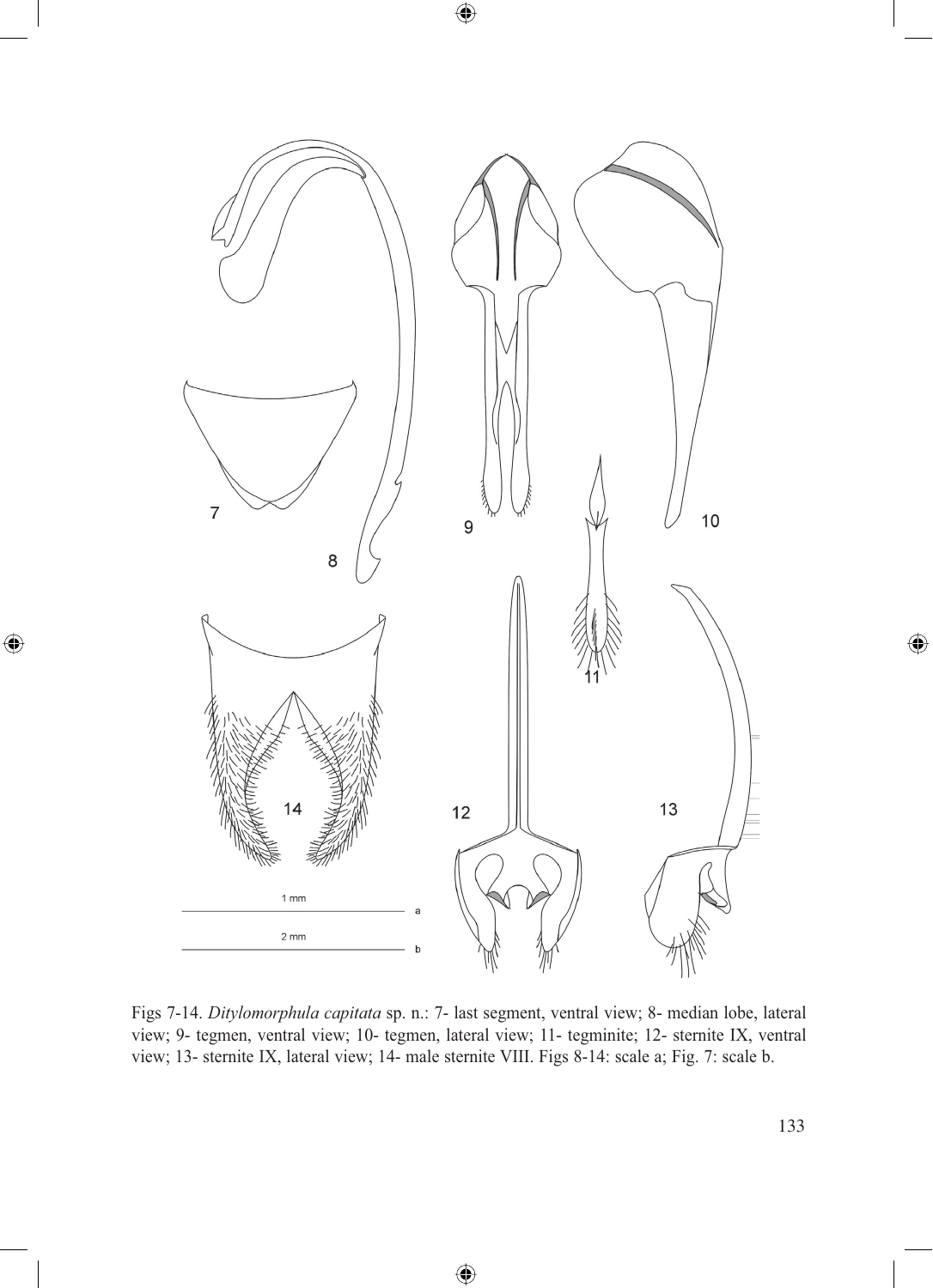x as long as II in protarsi, about twice in mesotarsi, about 2.5x in metatarsi. Last sternite (Fig. 7) rounded at apex, barely shorter than pygidium. Pygidium (Fig. 7) shallowly emarginate apically. Projections of sternite VIII (Fig. 14). Medial projection of sternite IX (Fig. 12, 13) stout and minutely denticulate. Tegminite (Fig. 11). Parameres thick, inconspicuously pubescent, divided approximately to 1/3 length of tegmen (Figs 9, 10). Median lobe (Fig. 8) arcuate ventrally from proximal teeth onwards, with two pairs of teeth, distal pair fused medially.

⊕

Female. Differs from the male as follows. Length: 10.4-12.3 mm. HW/HL: 1.5-1.7, HW/PW: 0.9-1.0. Eyes smaller, less vaulted, interocular area somewhat wider (FWE/FWA: 1.2-1.4). Last palpomere smaller, widest about in middle, 0.7-0.8x as long as antennomere I. Antennae shorter, reaching about elytral midlength, segment I 2.7-3.1 x as long as II, antennomere III 2.5-2.7 x as long as II. EL/EW: 3.0-3.3. Last abdominal segment as in male (Fig. 7), apodeme of sternite VIII not forked at apex, clearly longer than pygidium, as long as ovipositor. Internal copulatory organs similar to that of *Ditylomorphula albalatei* Vázquez, 1996, i. e., bursa copulatrix small and spherical, spermatheca longer than bursa copulatrix.

**Diagnosis.** It is closely related to *Ditylomorphula albalatei* Vázquez. The new species can be differentiated externally by its head shorter and more vaulted, flavous (brown in *D. albalatei* Vázquez), as well as by its less extended elytral spots. The male genitalia are very similar in both species, but the apical tooth is more distant from the apex in the new species. The shape of the head is somewhat similar to that of *Ditylomorphula subfasciata* (Blair, 1926).

**Distribution.** South Africa.

⊕

**Name derivation.** The specific epithet means "big-headed", in relation to the large head of the new species.

⊕

## *Asclerosibutia secularis* **sp. n.** (Figs 15-22)

**Type material.** Holotype (♂) (HNHM): "Africa or. Katona" [white, printed] / "Arusha-Ju 1905." [white, printed]. Fore left leg and left maxillary palp missing, left antennae broken from 6<sup>th</sup> antennomere onwards, right one from 5th onwards. The coordinates of Arusha are 3º21'54"S 36º40'22"E.

**Description.** With the characters of the genus *Asclerosibutia* after Vázquez (2004). Male. Length: 10.5 mm. Piceous, with basal two thirds of elytra yellow, epistome yellowish distally, basal two segments of maxillary palps testaceous, mandibles rusty, antennomeres 1-2 yellowish ventrally (Fig. 22). Head clothed with dense and relatively short, mainly black pubescence; antennomeres stout, about 3x as long as wide. Pronotum about as long as wide, depressions deep; pubescence longer than that of head, especially on sides, black on disc, whitish on sides. Scutellum sulcate longitudinally. Elytra barely enlarged distally, costae 1 and 2 moderately marked, costa 4 stronger, raised; pubescence long, on interval 2 conspicuously combed inwards, diverging on costa

◈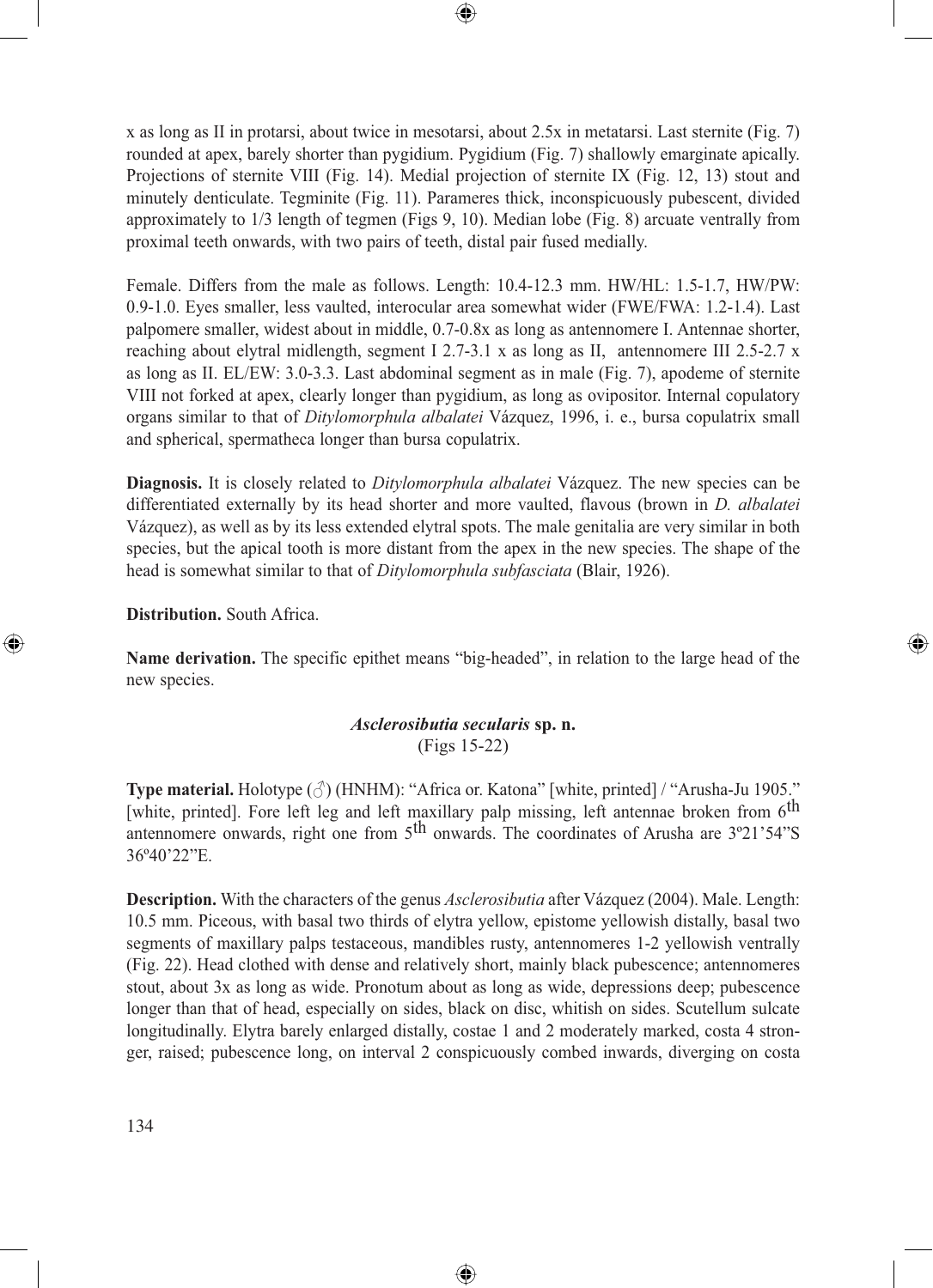

 $\bigoplus$ 

 $\bigoplus$ 

Figs 15-22. *Asclerosibutia secularis* sp. n.: 15- median lobe; 16- tegmen, ventral view; 17- tegmen, lateral view; 18- sternite IX, ventral view; 19- tegminite; 20- last segment, ventral view; 21- male sternite VIII; 22- colour pattern (schematic). Figs 15-19: scale a; Figs 20-21: scale b.

⊕

 $\bigoplus$